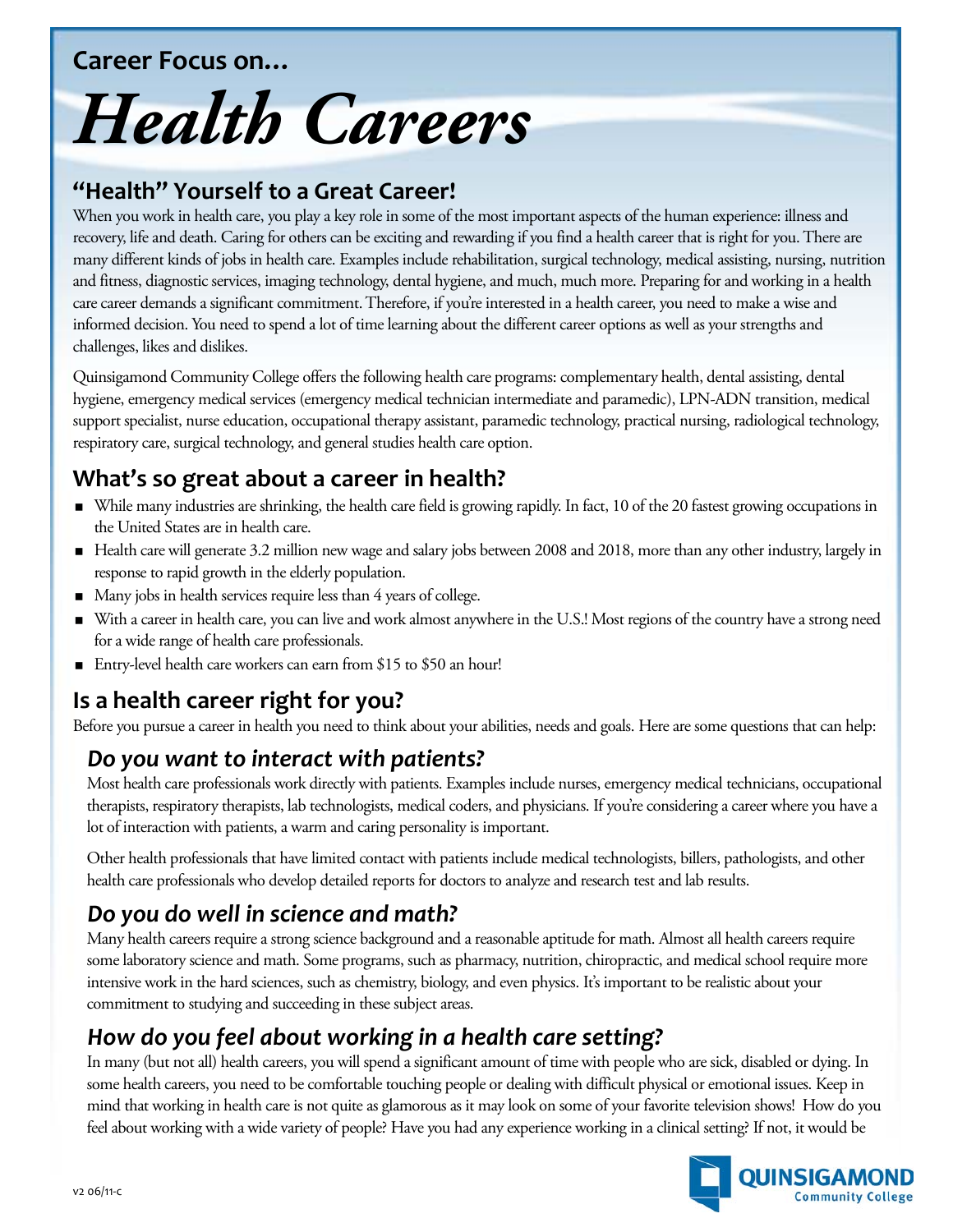wiseto get some now so that you have more of an understanding of what's involved. You may want to conduct informational interviews with people who are working in the field, visit health care settings and even look for paid employment or volunteer opportunities to familiarize yourself with health careers.

Health professionals work in a wide variety of settings. What settings would appeal to you? Would you enjoy working at an Health Maintenance Organization (HMO), hospital, community health center, private practice office, long-term health care facility, or in a patient's home?

#### *Do you like to work with a team?*

Patients usually require help from a team of health care professionals. Collaboration and good communication ensure that patients receive proper care and treatment. If you decide to choose a health career, it's important to be a team player.

## *What other skills and strengths would be required?*

Different health careers require different skills and personality traits. However, most health careers require the following:

- Excellent interpersonal and communication skills
- Maturity and responsibility
- Critical thinking skills
- Attention to detail and conscientiousness
- Some level of technical or mathematical skills
- Emotional stability

Think about why these traits are so important. Patients' well-being and lives depend on high quality care!

#### *Would working in a health career involve physical risks?*

Some health careers involve certain physical risks. For example, if involved with direct patient care, you may have to lift patients and equipment, increasing your risk of back strain. Or you may have to guard against exposure to radiation, harmful chemicals, and infectious diseases such as hepatitis, HIV, and tuberculosis. If involved in house calls, you could be exposed to the possibility of accidents on the road or in the home, as well as overexertion. Are you physically and emotionally prepared to handle the risks you may be exposed to in a particular health career?

Because of the physical demands associated with providing health care services to patients, many health career programs have established technical performance standards. For the technical standards associated with QCC Health Programs, please see "Technical Performance Standards" within the QCC College Catalog.

#### *Important Requirements*

Students in some health care programs must anticipate and plan for additional expenses for:

- clinical uniforms
- professional liability insurance
- standardized testing
- CPR certification (through Red Cross or American Heath Association)
- health immunizations
- physical examinations, which may include drug testing

All uniforms, insurances, certifications, testing, immunizations, and examinations are required at the student's expense.

Additionally, a Criminal Offender Records Information (CORI) and/or Sexual Offender Records Information (SORI) check, as well as fingerprinting, may be required of students enrolled in specific health programs. Students with a criminal conviction may not be able to attend community facilities or fieldwork assignments and so would be unable to complete the program. A criminal conviction may affect a person's ability to take any licensure examination or certification or attain state licensure.

Refer to the QCC College Catalog for further details, as well as complete and up-to-date program requirements.

#### *Do you want to keep learning?*

In order to provide high quality patient care, you will need to stay informed about the most recent developments in your field. You may attend classes, seminars, conferences, and read current literature throughout your career in health care.

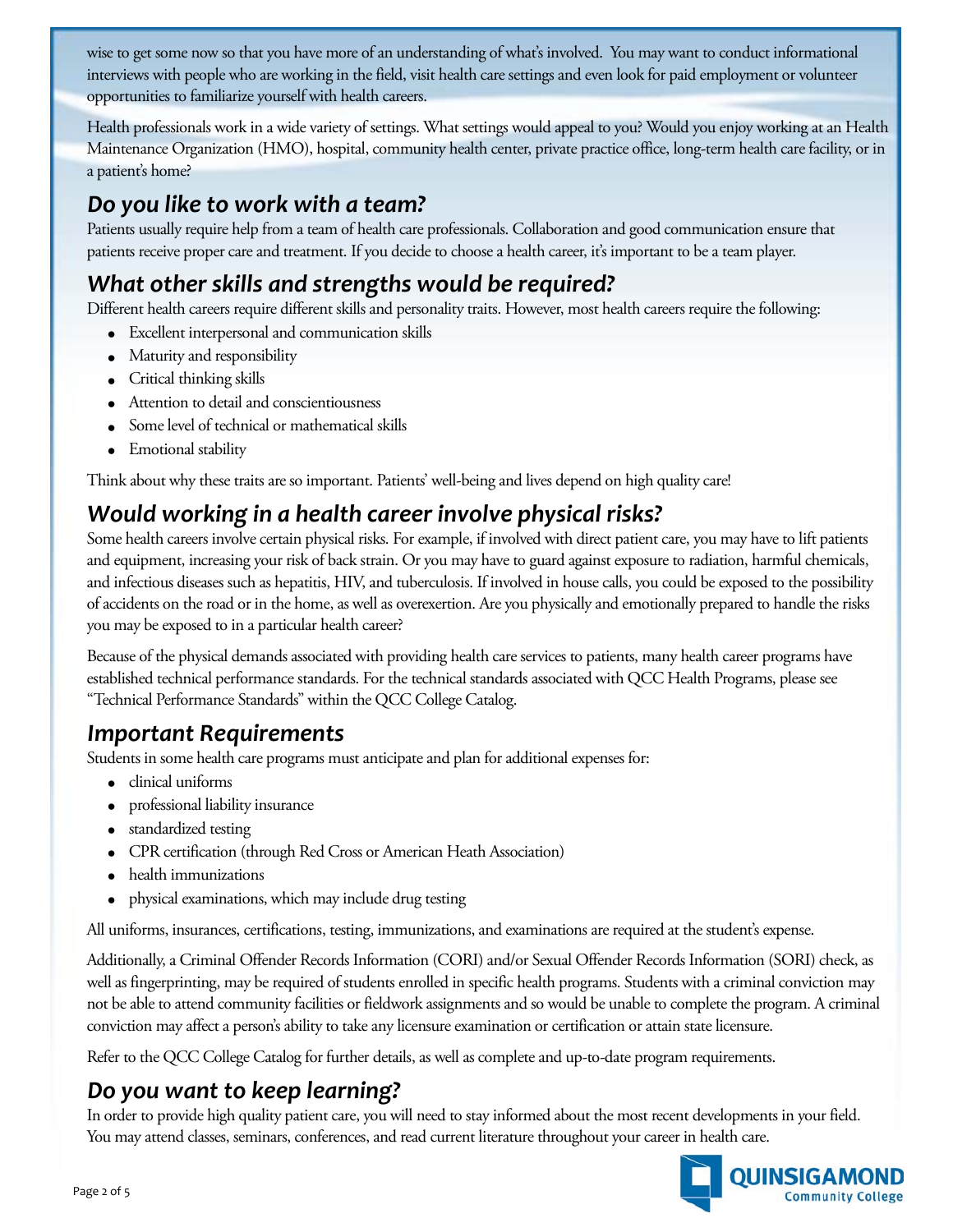## *What type of work environment would fit your lifestyle?*

When considering a health career, you should also think about the lifestyle you want. What work hours would work best for you? Some health professionals regularly work nights, weekends, holidays, and/or overtime, while others have a more standard 5-dayper-week schedule. Still, others have flexible or part-time schedules. Also consider if you want a demanding and fast paced job, or a job that requires adapting to frequent change. Think about how your career will fit in with your other responsibilities.

Balance is important for your physical and emotional health, as well as your success in school, work, and family life. So when considering a health program or career, be realistic about how many things you can successfully juggle. Here are some questions to ask yourself:

- What are my current priorities (may include work, caring for children or other family members, and staying healthy)?
- Can I schedule classes that will fit in with my work and family schedule?
- Do I have the support I need (emotional, family, financial, employer) to succeed in school and my other responsibilities?
- How many hours can I seriously devote to uninterrupted study?

Though it can be tempting to try to "do it all," it's very difficult to do everything successfully. So think realistically and plan carefully!

#### **Have you talked with people working in the field?**

Before you begin any program of study or career, you need to be well-informed. Reading or thinking about a health career can be very different than working in one. To make a well-informed decision, you need real exposure to your occupation of interest.

One way to get that exposure is to talk to one or more persons who work in a career that interests you. This is called informational interviewing, and it consists of setting up a time to sit down with a health care professional and ask lots of questions. Examples of questions include:

- Could you describe what a typical work day is like for you?
- What are some challenges I could expect in this career?
- What skills and personality traits are important?
- What do you like the most and least about your career?
- What type of pay can I expect?
- How would I advance?
- How can I best prepare for this career?

To get additional career exposure, consider volunteering or getting an entry-level job in a health care setting.

## **What is a wait list?**

Some of our health programs have wait lists. This happens when there are more students applying for a program than available seats in that program. Wait lists vary in length. Some wait lists could be as short as one semester while others could be as long as several semesters or academic years. If you are qualified and apply for a program that has a wait list, you will receive a letter from the College informing you of your acceptance into that program. The letter will also state the semester and year in which you are scheduled to start the program. A wait list means that qualified students who are accepted to a program do not actually start professional courses until a later date. If you are on the wait list, however, you may begin by taking the general education courses required by the program.

# *Can I get on a wait list before I finish my admission requirements for that program?*

No. You must successfully complete all admission requirements and be accepted to the program first. Then you can get on a wait list.

#### *If I'm on a wait list, can I take courses towards my program?*

If you're on a wait list, you can take the general courses that go toward your degree, but not the program-specific courses. For example, if you're on the wait list for nursing, you can be working on courses in anatomy and physiology, microbiology, psychology, history, sociology, and English. But you cannot take your nursing courses until you are scheduled to begin the nursing program (the semester and year of your wait list, as listed on your acceptance letter).

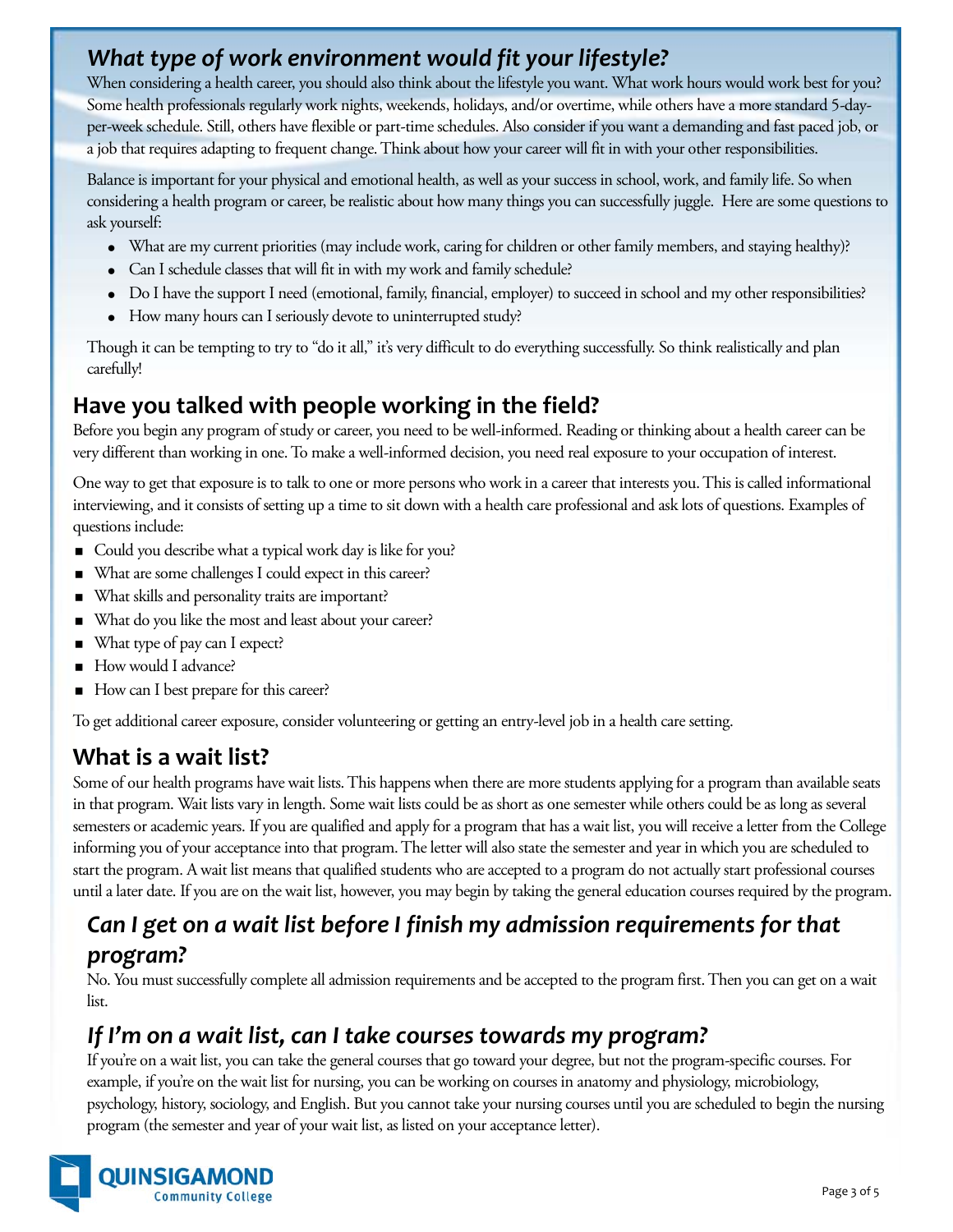## *Will I get moved ahead on a wait list if I have better grades than someone else?*

No. If you are on the wait list, it means that you have successfully completed your admission requirements and have been accepted to a program. Your position on the wait list is determined by the timing of your application. It does not matter if your grades are better than someone else who is also on the wait list.

#### *What determines my rank on the wait list?*

Your rank on the wait list is determined according to the date when you submit a completed application. A completed application means you have successfully completed and submitted the application, all admission requirements, and all required entrance exams (such as, in some cases, the TEAS or HOBET). The Test of Essential Academic Skills (TEAS) and/or Health Occupations Basic Entrance Test (HOBET) predict the academic readiness of applicants prior to admission into a health care program. They are web-based, supervised assessments that include subtests in reading, mathematics, science, and English language. If you skip any of these steps, the process is delayed. For further details, and to complete one of the admission requirements, attend a health information session.

## *Is there any way I can move ahead on the wait list?*

It's not uncommon for students on a wait list to move ahead on the list by a semester, and sometimes even a year or two. Moving ahead occurs when other students drop off the wait list and space opens sooner. You are chosen based on your wait list rank. If you are next in line, the College will notify you and you must respond quickly to reserve your new admission date.

## *What must I do to stay on a wait list?*

You MUST respond to all inquiries from the College regarding your wish to stay on the wait list! If you do not respond in a timely fashion, you will be dropped off the wait list and have to reapply. This means that you will lose your current space on the list and have to start from the bottom. This could also mean that you need to fulfill any admission requirements that have changed since you previously applied! This is why it's always important to open your mail and respond to the College's requests!

# **It's OK to consider other health-related programs!**

Should you consider cross-training or getting additional degrees or certifications in different health careers? It depends on your individual goals. Here are some potential benefits of cross-training, additional degrees or certifications:

- Greater knowledge, skills and experience, which may help you advance in another health career
- Quicker entry into a health career (if you enroll in a shorter program, i.e., certificate program) before you begin a lengthier program of study (i.e., degree program)
- The ability to work in one health career while training for another
- Making career contacts that can help you in the future
- Quicker entry into a program of study, if the program you originally wanted has a lengthy wait list

Different health care programs often share some of the same courses. Suppose you begin a health program and find that it isn't right for you. If you've done reasonably well in your coursework, you may be able to apply that coursework toward another health program that's a better match for your skills and interests. For example, let's say you've taken all your math, English, biology, and anatomy/physiology courses in preparation for nursing. But after your first semester of nursing, you decide that you don't really like nursing. Perhaps you discover that radiology would be a better fit with your personality and interests. The good news is that the math, English, biology and anatomy/physiology courses you've taken and successfully completed can be applied toward the radiology program.